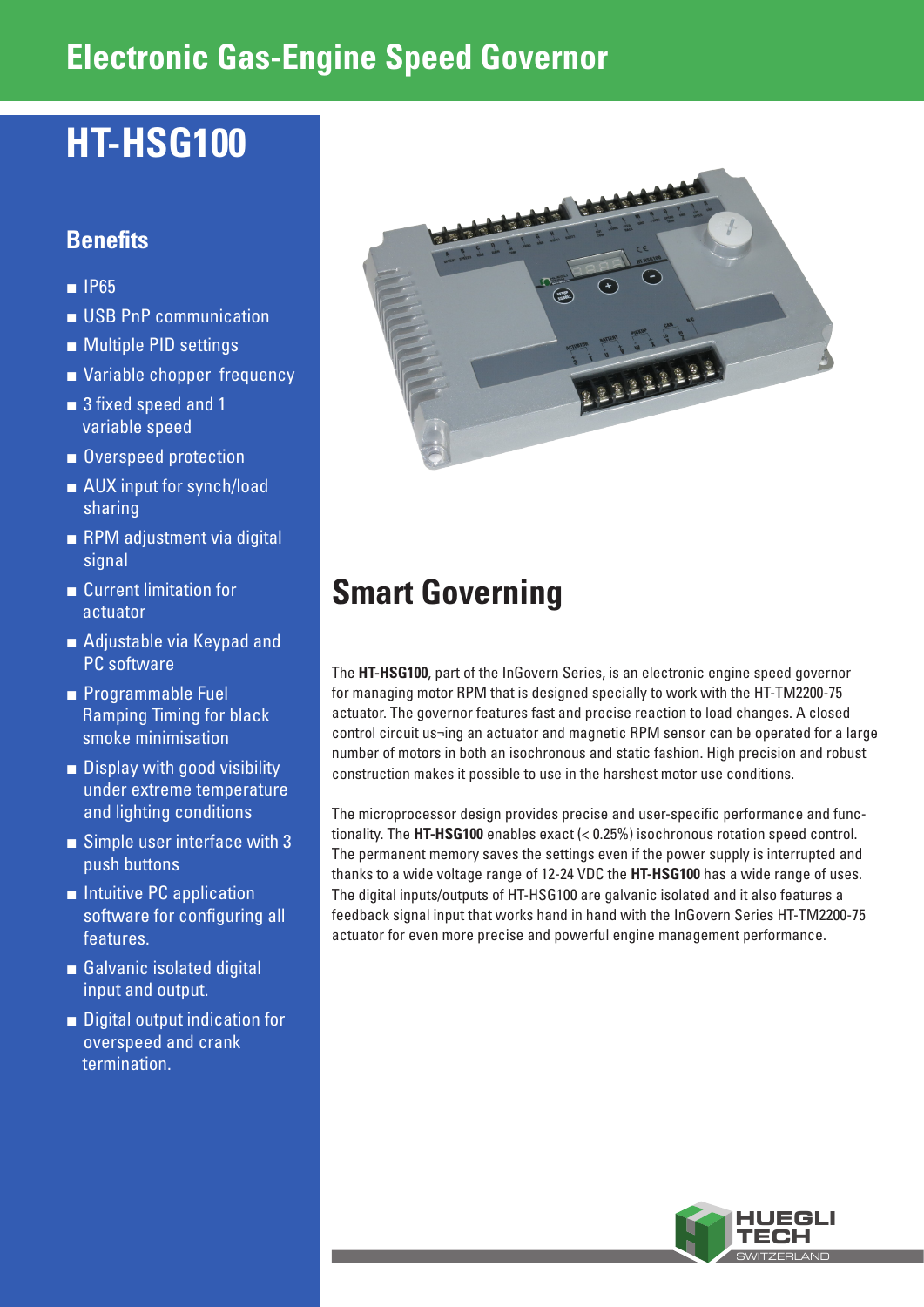## **Technical Specification**

## Safety instructions and Warnings

Before installing and starting the device, please read the operating instructions. These contain important notes for safety and use.

No liability can be accepted for damage arising from failure to follow the instructions or any inappropriate use.

The governor may only be used for the manner of operation prescribed in the operating instructions and only in connection with third-party devices and components recommended or installed by us or software supplied by us. Any other use shall be considered inappropriate use and will result in the voiding of all liability and warranty claims against the manufacturer.

Interventions and alterations that influence the safety technology and the functionality of the governor may be carried out only by the manufacturer.

Fault-free and safe operation is conditional upon competent transport, assembly and installation as well as qualified use and correct maintenance.

All relevant accident prevention regulations and other generally recognised technical safety and health and safety at work rules are to be observed. Fault-free functioning of the machinery and its peripheral components is only guaranteed with original accessory parts and spare parts.

The HT-HSG100 engine speed governor is robust enough to be placed in a control cabinet with other operating control devices or installed on the motor. If water, mist or condensation can come into contact with the controller, it should be mounted vertically, allowing the liquid to flow away from the controller. Extremes of heat should be avoided.

## Overspeed protection

#### **IMPORTANT** i

An overspeed shut down mechanism must be installed separately from the control system as a safety measure, to prevent motor faults that may result in damage or injury to machinery or persons.A secondary shut down device (fuel valve) must be installed.

## Installation and connection

#### **General information**

The pick up cable should be shielded to guarantee that no electromagnetic interference can reach the engine speed governor. The shield should be on tied to the battery negative.

To maintain the correct distance between the flywheel and the RPM sensor, the sensor must be rotated in until the flywheel clicks and then rotated out again for  $\frac{3}{4}$  of a rotation. This achieves the correct spacing between flywheel and sensor. To be able to start the motor, the RPM sensor must generate at least 1V AC RMS during the start.



Cross-section of the battery and actuator cable at terminals A,B,C, and D:

### **1.5 mm2 for 24 VDC** or **2.5 mm2 for 12 VDC**

For longer cables (>5m) the cable cross-section is to be increased appropriately to keep the voltage drop low.

- Battery positive (+) input, connection M, should be fused 8 A.
- The governor should be installed such that the housing has connection with the chassis of the control cabinet.
- The cable of the actuator must be shielded along its entire length.
- The cable of the magnetic engine speed sensor must be shielded along its entire length.
- The cable of the variable RPM speed input can be up to 5m long. For longer cables, a shielded cable must be used.
- The shielding must always be grounded such that it does not come into contact with the chassis of the machine. This is to prevent stray signals from entering the governor andcausing interference. The shield must be grounded at one end.

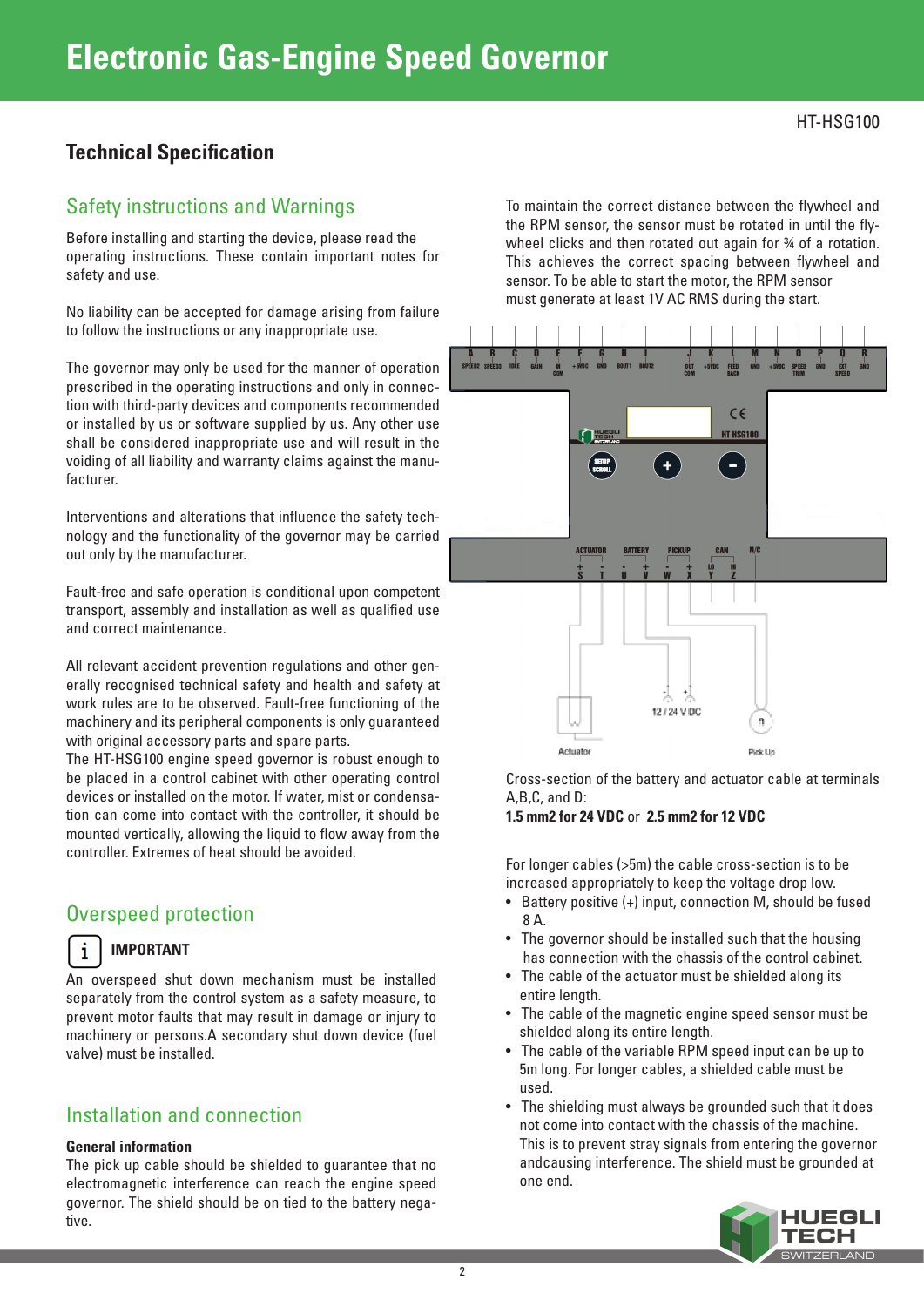## **Electronic Gas-Engine Speed Governor**

## HT-HSG100

#### **Coonnection terminals**

| <b>Connection</b><br>terminal | <b>Description</b> | <b>Definition</b>                 |
|-------------------------------|--------------------|-----------------------------------|
| A                             | SPEED <sub>2</sub> | <b>Speed Setting 2</b>            |
| B                             | SPEED3             | <b>Speed Setting 3</b>            |
| C                             | <b>IDLE</b>        | Idle                              |
| D                             | GAIN               | <b>GAIN Parameter Set 1 or 2</b>  |
| E                             | IN COM             | Input Common                      |
| F                             | $+5VDC$            | Digital I/O Supply                |
| G                             | GND                | Digital I/O Ground                |
| Η                             | BOUT1              | Digital Output 1                  |
| L                             | BOUT2              | Digital Output 2                  |
| J                             | <b>OUT COM</b>     | <b>Output Common</b>              |
| K                             | $+5VDC$            | <b>Feedback Sensor Supply</b>     |
| L                             | <b>FEEDBACK</b>    | <b>Feedback Sensor Input</b>      |
| M                             | GND                | <b>Feedback Sensor Ground</b>     |
| N                             | $+5VDC$            | +5VDC Supply                      |
| 0                             | <b>SPEED TRIM</b>  | Variable RPM Input                |
| P                             | GND                | Ground                            |
| 0                             | <b>EXT SPEED</b>   | Load Distribution/ Sychronisation |
| R                             | GND                | Ground                            |
| S                             | $S+$               | <b>Actuator (Plus)</b>            |
| T                             | T-                 | Actuator (Minus)                  |
| U                             | U-                 | <b>Battery (Minus)</b>            |
| V                             | $V +$              | <b>Battery (Plus)</b>             |
| W                             | W-                 | Pickup (Minus)                    |
| X                             | $X +$              | Pickup (Plus)                     |
| Υ                             | L <sub>0</sub>     | <b>CAN Low</b>                    |
| Z                             | HI                 | <b>CAN High</b>                   |

## Hardware use (Keypad)

The HT-HSG100 has three menu buttons, with which allows parameters to can be set locally. The set values are  $\bar{z}$ indicated on the LED display. In normal operating mode, the RPM is indicated on the display.



### **Accessing the functions**

In SETUP mode, the functions listed below can be accessed using the SETUP/SCROLL button.

Each press of the SETUP/SCROLL button makes the next menu active.

The active menu is shown on the LED display for 2 seconds, after which the relevant value of this function appears.

Settings are changed with the arrow keys [+] [-] and raise/ lower the value by 1.

If the arrow keys [+] [-] are held down longer, the value increases at a greater rate.

| <b>Normal</b><br>operating mode   | 0000                    | <b>RPM</b>                 | e.g. 1500<br>rpm        |
|-----------------------------------|-------------------------|----------------------------|-------------------------|
| SETUP/SCROLL<br>button: 1x press  | GAI/5020                | P value*                   | e.g. 50.20              |
| SETUP/SCROLL<br>button: 2x press  | INT / 2192              | I value*                   | e.g. 21.92              |
| SETUP/SCROLL<br>button: 3x press  | DER/0700                | $D$ value <sup>*</sup>     | e.g. 7.00               |
| SETUP/SCROLL<br>button: 4x press  | G E A R / 0170          | Number of<br>teeth         | e.g. 170<br>teeth       |
| SETUP/SCROLL<br>button: 5x press  | CRAN/0500               | Crankspeed                 | e.g. 500<br>rpm         |
| SETUP/SCROLL<br>button: 6x press  | FURA/3                  | Fuel ramp                  | e.g. 3 secs.            |
| SETUP/SCROLL<br>button: 7x press  | SPRA/10                 | Speed ramp                 | e.g. 10<br>secs.        |
| SETUP/SCROLL<br>button: 8x press  | STPO/0050               | <b>Start Posi-</b><br>tion | e.g. $50%$              |
| SETUP/SCROLL<br>button: 9x press  | 0 SPD / 2 0 0 0         | Overspeed                  | e.g. 2000<br>rpm        |
| SETUP/SCROLL<br>button: 10x press | 0000                    | RPM dis-<br>play           | e.g. 1500<br>rpm        |
| + button: 1x press                | $2000 \rightarrow 2001$ | Increase<br>value by 1     | for all para-<br>meters |
| - button: 1x press                | $2000 \rightarrow 1999$ | Reduce<br>value by 1       | for all para-<br>meters |

\*Display of the values is dependent on input G (Gain). If this is open, parameter set 1 (Gain 1, Int 1 and Der 1) is shown; if the input is closed, parameter set 2 (Gain 2, Int 2 and Der 2) is shown.

## **Dimensions**



**SWITZERLAND**